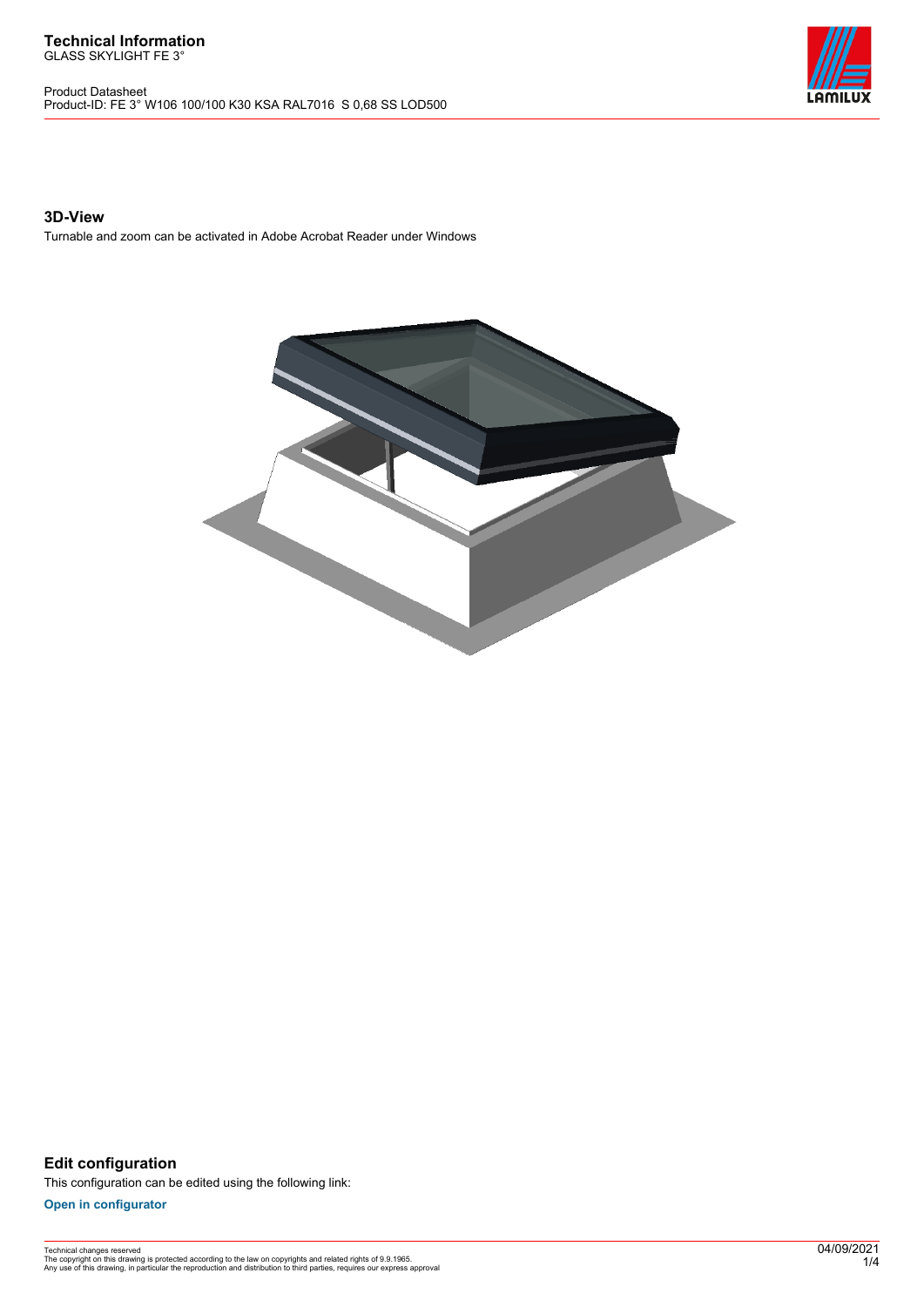

## **Product Features**

| <b>Attribute</b>                                   | Value                                              |  |
|----------------------------------------------------|----------------------------------------------------|--|
| <b>GLASS SKYLIGHT FE 3°</b>                        |                                                    |  |
| product ID                                         | FE 3° W106 100/100 K30 KSA RAL7016 S 0,68 SS       |  |
|                                                    | <b>LOD500</b>                                      |  |
| level of detail                                    | <b>LOD 500</b>                                     |  |
|                                                    | lower LOD value = simplified selection and reduced |  |
|                                                    | geometry                                           |  |
| <b>UPPER PART</b>                                  |                                                    |  |
| size                                               | standard size                                      |  |
| order size, top roof edge size (OKD) [cm]          | 100 / 100                                          |  |
| clear dimension (LM) [cm]                          | 82 / 82                                            |  |
| exit hatch                                         | no exit hatch                                      |  |
| glazing                                            |                                                    |  |
| heat transition coefficient [W/(m <sup>2</sup> K)] | $1.0 - 1.1$                                        |  |
| glazing type                                       | heat insulant glass                                |  |
| transparency                                       | clear                                              |  |
| light transmittance, energy permeability, Ug-value | 69 %, 48 %, 1.0 W/(m <sup>2</sup> K)               |  |
| alarm loop                                         | no                                                 |  |
| shading                                            | no                                                 |  |
| color selection                                    |                                                    |  |
| colour assignment outside                          | selection                                          |  |
| colour range                                       | grey                                               |  |
| frame colour                                       | RAL 7016 anthracitegrey                            |  |
| internal colour deviant                            | no                                                 |  |
| <b>UPSTAND</b>                                     |                                                    |  |
| type of upstand                                    | GRP upstand                                        |  |
| height [cm]                                        | 30                                                 |  |
| features                                           |                                                    |  |
| better heat insulation upstand                     | no                                                 |  |
| suspension lip for storage of the roof line        | no                                                 |  |
| PVC rail                                           | no                                                 |  |
| heat insulated foot flange                         | no                                                 |  |
| <b>DRIVE</b>                                       |                                                    |  |
| type of drive                                      | 230 V                                              |  |
| type of drive                                      | chain drive motor                                  |  |
| lifting height of the drive [mm]                   | 300                                                |  |
| YOUR CONFIGURATION HAS THE FOLLOWING QUALITIES     |                                                    |  |
| OKD width                                          | 100 cm                                             |  |
| OKD length                                         | 100 cm                                             |  |
| LM width                                           | 82 cm                                              |  |
| LM length                                          | 82 cm                                              |  |
| height of upstand                                  | 30 cm                                              |  |
| thermal transmission Ug                            | ca. 1.0 W/(m <sup>2</sup> K)                       |  |
| noise insulation level Rw,p                        | ca. 38 dB                                          |  |
| light transmission T                               | ca. 69 %                                           |  |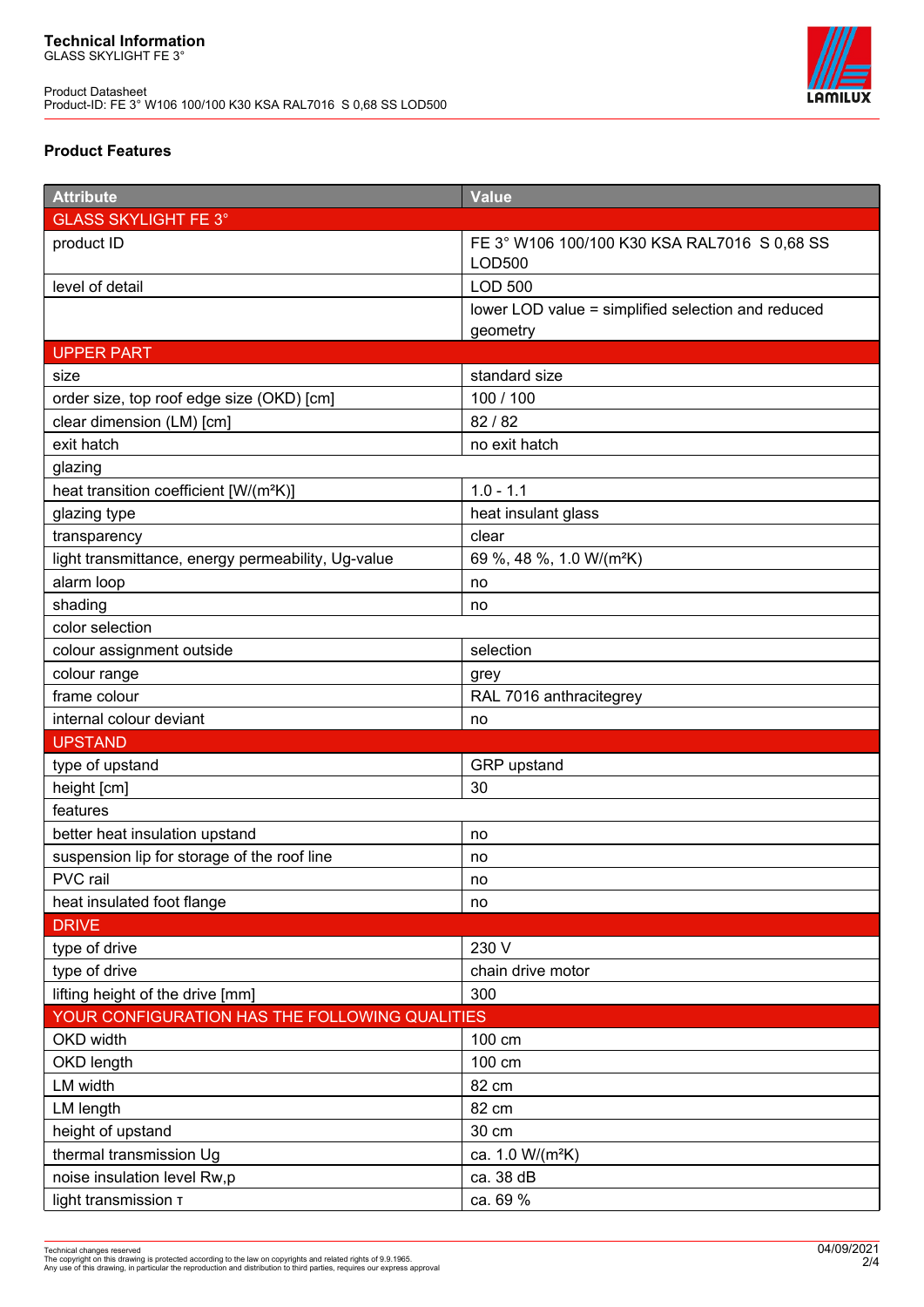# **Technical Information**

GLASS SKYLIGHT FE 3°

Product Datasheet Product-ID: FE 3° W106 100/100 K30 KSA RAL7016 S 0,68 SS LOD500



| <b>Attribute</b>                                                                                            | <b>Value</b>                                                |
|-------------------------------------------------------------------------------------------------------------|-------------------------------------------------------------|
| total energy transmission g                                                                                 | ca. 48 %                                                    |
| snow load                                                                                                   | 0.68 kN/m <sup>2</sup> (assumption; basis for dimensioning) |
| opening devices                                                                                             | chain drive motor                                           |
| lifting height                                                                                              | 300 mm                                                      |
| voltage                                                                                                     | 230 V                                                       |
| product standard                                                                                            | EN 1873-2                                                   |
| fall-through protection                                                                                     | fall-through proof (according to GS BAU 18)                 |
| construction material class upstand                                                                         | E (according to EN 13501-1)                                 |
| construction material class glazing                                                                         | A1 (according to EN 13501-1)                                |
| hail resistance class                                                                                       | HW5 (according to VKF standard)                             |
| NOTE! After checking the local conditions, the design of the glazing and the drive may have to be adjusted. |                                                             |